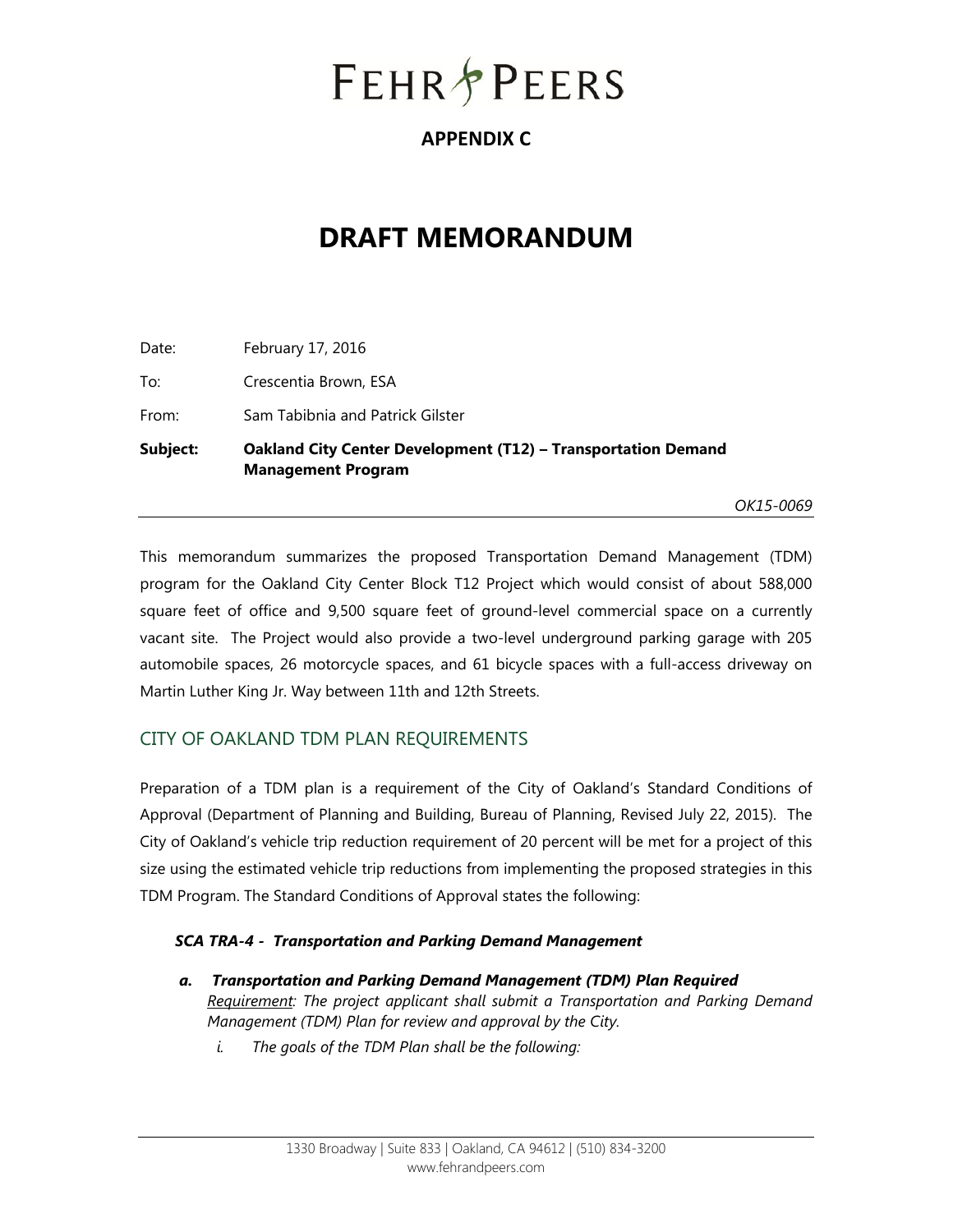Crescentia Brown February 17, 2016 Page 2 of 13



- Reduce vehicle traffic and parking demand generated by the project to the *maximum extent practicable, consistent with the potential traffic and parking impacts of the project.*
- *Achieve the following project vehicle trip reductions (VTR):* 
	- o *Projects generating 50-99 net new AM or PM peak hour vehicle trips: 10 percent VTR*
	- o *Projects generating 100 or more net new AM or PM peak hour vehicle trips: 20 percent VTR*
- *Increase pedestrian, bicycle, transit, and carpool/vanpool modes of travel. All four modes of travel shall be considered, as appropriate.*
- *Enhance the City's transportation system, consistent with City policies and programs.*
- *ii. TDM strategies to consider include, but are not limited to, the following:* 
	- *Inclusion of additional long-term and short-term bicycle parking that meets the design standards set forth in chapter five of the Bicycle Master Plan and the Bicycle Parking Ordinance (chapter 17.117 of the Oakland Planning Code), and shower and locker facilities in commercial developments that exceed the requirement.*
	- *Construction of and/or access to bikeways per the Bicycle Master Plan; construction of priority bikeways, on-site signage and bike lane striping.*
	- *Installation of safety elements per the Pedestrian Master Plan (such as crosswalk striping, curb ramps, count down signals, bulb outs, etc.) to encourage convenient and safe crossing at arterials, in addition to safety elements required to address safety impacts of the project.*
	- *Installation of amenities such as lighting, street trees, and trash receptacles per the Pedestrian Master Plan and any applicable streetscape plan.*
	- *Construction and development of transit stops/shelters, pedestrian access, way finding signage, and lighting around transit stops per transit agency plans or negotiated improvements.*
	- *Direct on-site sales of transit passes purchased and sold at a bulk group rate (through programs such as AC Transit Easy Pass or a similar program through another transit agency).*
	- *Provision of a transit subsidy to employees or residents, determined by the project applicant and subject to review by the City, if employees or residents use transit or commute by other alternative modes.*
	- *Provision of an ongoing contribution to transit service to the area between the project and nearest mass transit station prioritized as follows: 1) Contribution to AC Transit bus service; 2) Contribution to an existing area shuttle service; and 3) Establishment of new shuttle service. The amount of contribution (for any of the*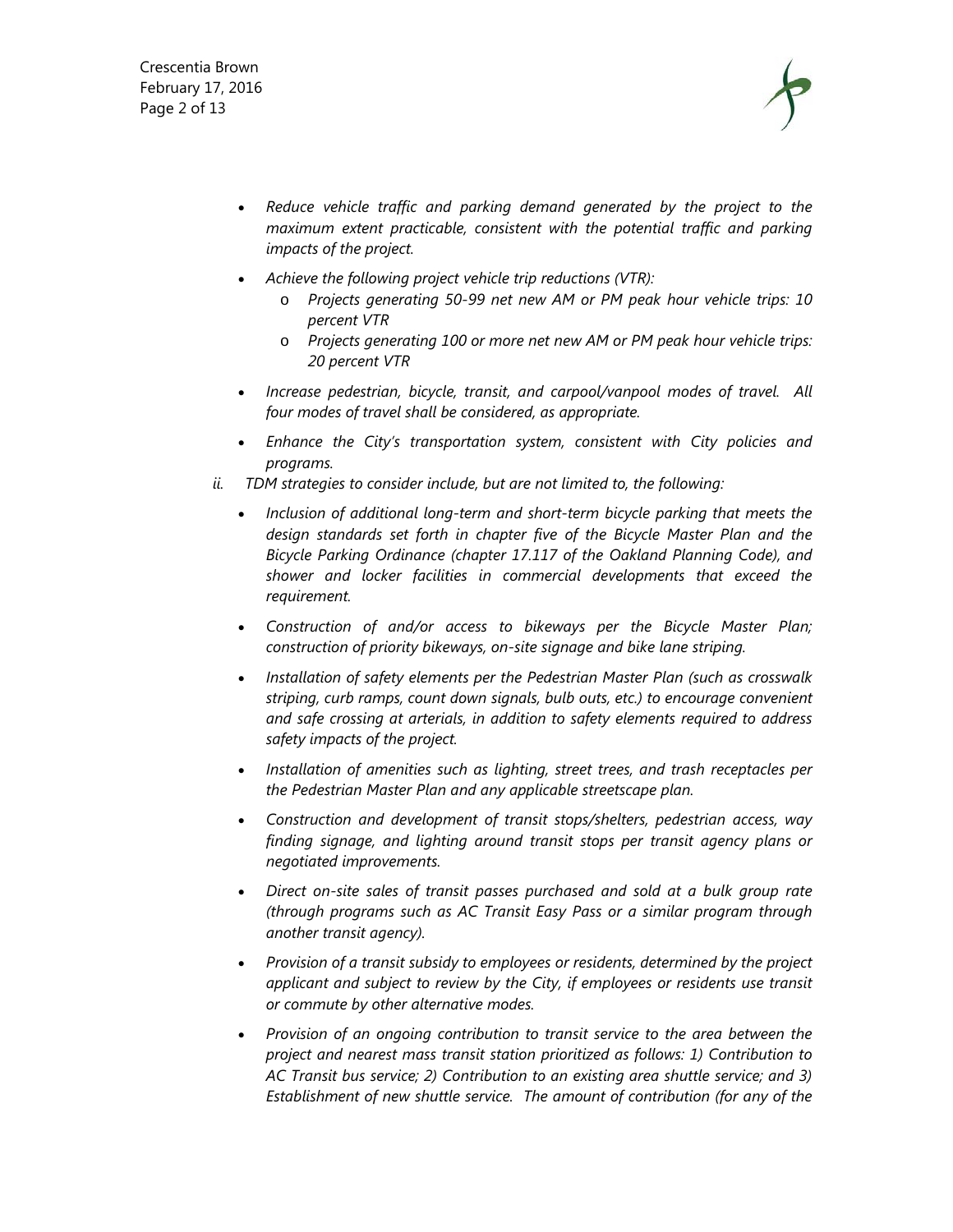Crescentia Brown February 17, 2016 Page 3 of 13



*above scenarios) would be based upon the cost of establishing new shuttle service (Scenario 3).* 

- *Guaranteed ride home program for employees, either through 511.org or through separate program.*
- *Pre-tax commuter benefits (commuter checks) for employees.*
- *Free designated parking spaces for on-site car-sharing program (such as City Car Share, Zip Car, etc.) and/or car-share membership for employees or tenants.*
- *On-site carpooling and/or vanpool program that includes preferential (discounted or free) parking for carpools and vanpools.*
- *Distribution of information concerning alternative transportation options.*
- *Parking spaces sold/leased separately for residential units. Charge employees for parking, or provide a cash incentive or transit pass alternative to a free parking space in commercial properties.*
- *Parking management strategies including attendant/valet parking and shared parking spaces.*
- *Requiring tenants to provide opportunities and the ability to work off-site.*
- *Allow employees or residents to adjust their work schedule in order to complete the basic work requirement of five eight-hour workdays by adjusting their schedule to reduce vehicle trips to the worksite (e.g., working four, ten-hour days; allowing employees to work from home two days per week).*
- *Provide or require tenants to provide employees with staggered work hours*  involving a shift in the set work hours of all employees at the workplace or *flexible work hours involving individually determined work hours.*

*The TDM Plan shall indicate the estimated VTR for each strategy, based on published research or guidelines where feasible. For TDM Plans containing ongoing operational VTR strategies, the Plan shall include an ongoing monitoring and enforcement program to ensure the Plan is implemented on an ongoing basis during project operation. If an annual compliance report is required, as explained below, the TDM Plan shall also specify the topics to be addressed in the annual report.* 

*When Required: Prior to approval of construction-related permit Initial Approval: Bureau of Planning Monitoring/Inspection: N/A* 

*b. TDM Implementation – Physical Improvements Requirement: For VTR strategies involving physical improvements, the project applicant shall obtain the necessary permits/approvals from the City and install the improvements prior to the completion of the project.*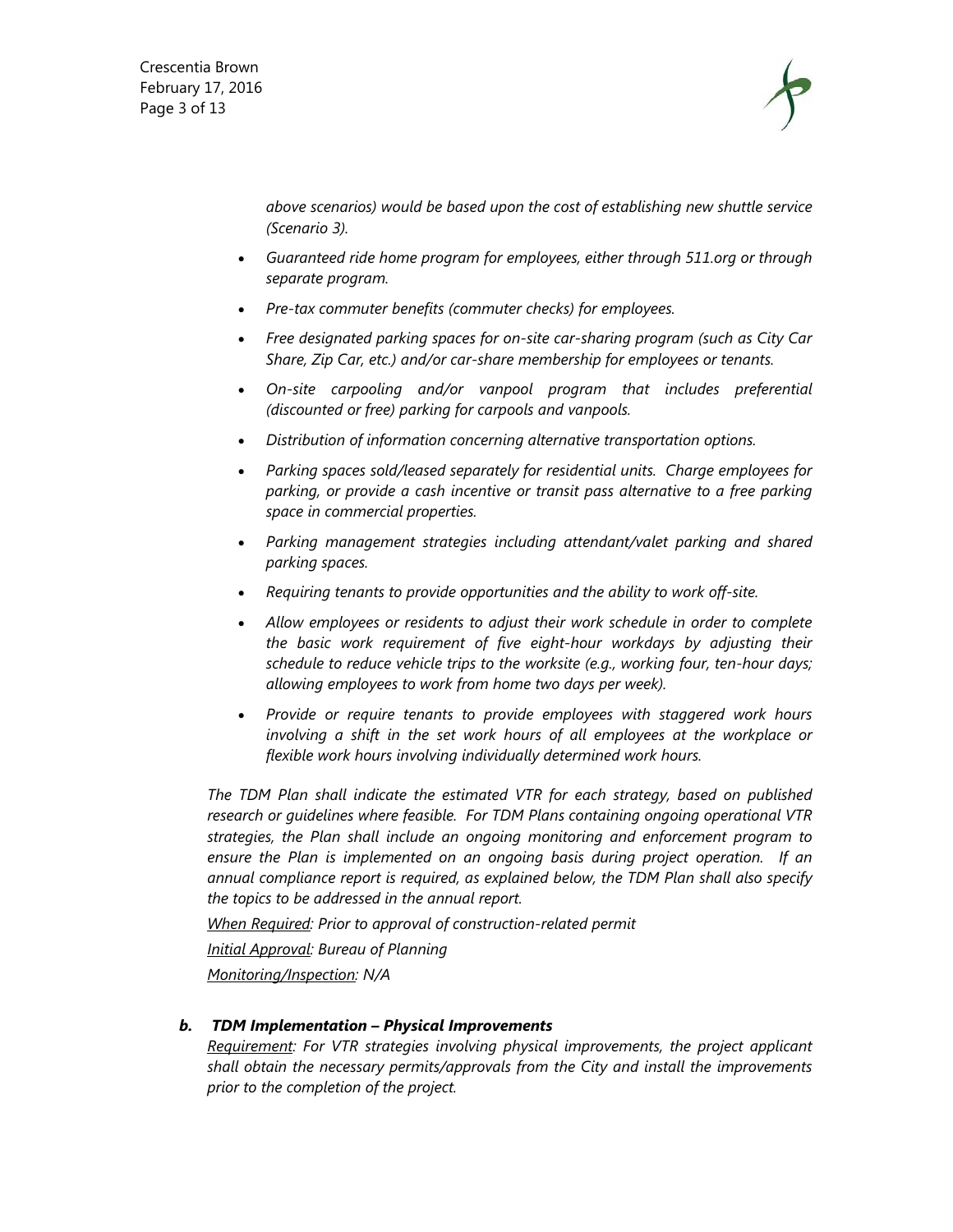Crescentia Brown February 17, 2016 Page 4 of 13



*When Required: Prior to building permit final Initial Approval: Bureau of Building Monitoring/Inspection: Bureau of Building* 

#### *c. TDM Implementation – Operational Strategies*

*Requirement: For projects that generate 100 or more net new AM or PM peak hour vehicle trips and contain ongoing operational VTR strategies, the project applicant shall submit an annual compliance report for the first five years following completion of the project (or completion of each phase for phased projects) for review and approval by the City. The annual report shall document the status and effectiveness of the TDM program, including the actual VTR achieved by the project during operation. If deemed necessary, the City may elect to have a peer review consultant, paid for by the project applicant, review the annual report. If timely reports are not submitted and/or the annual reports indicate that the project applicant has failed to implement the TDM Plan, the project will be considered in violation of the Conditions of Approval and the City may initiate enforcement action as provided for in these Conditions of Approval. The project shall not be considered in violation of this Condition if the TDM Plan is implemented but the VTR goal is not achieved.* 

*When Required: Ongoing Initial Approval: Bureau of Planning Monitoring/Inspection: Bureau of Planning*

In response to this requirement, Fehr & Peers has prepared this TDM program for the Project. The Project is estimated to generate more than 100 new peak hour vehicle trips, thus the measures specified for such projects above are applicable.

#### PROJECT SETTING

The Project is located in Downtown Oakland, which is a high-density, transit-rich, pedestrianfriendly area with limited parking supply. As a result, the Project is estimated to generate fewer automobile trips and parking demand than typical suburban developments. The Transportation Impact Analysis (TIA) completed for the Project (dated January 11, 2016) adjusts the automobile trip generation and parking demand for the Project to account for these characteristics. According to the TIA, the Project is estimated to generate 2,880 daily, 450 AM peak hour, and 420 PM peak hour automobile trips. The parking demand for the Project is estimated to be 941 spaces.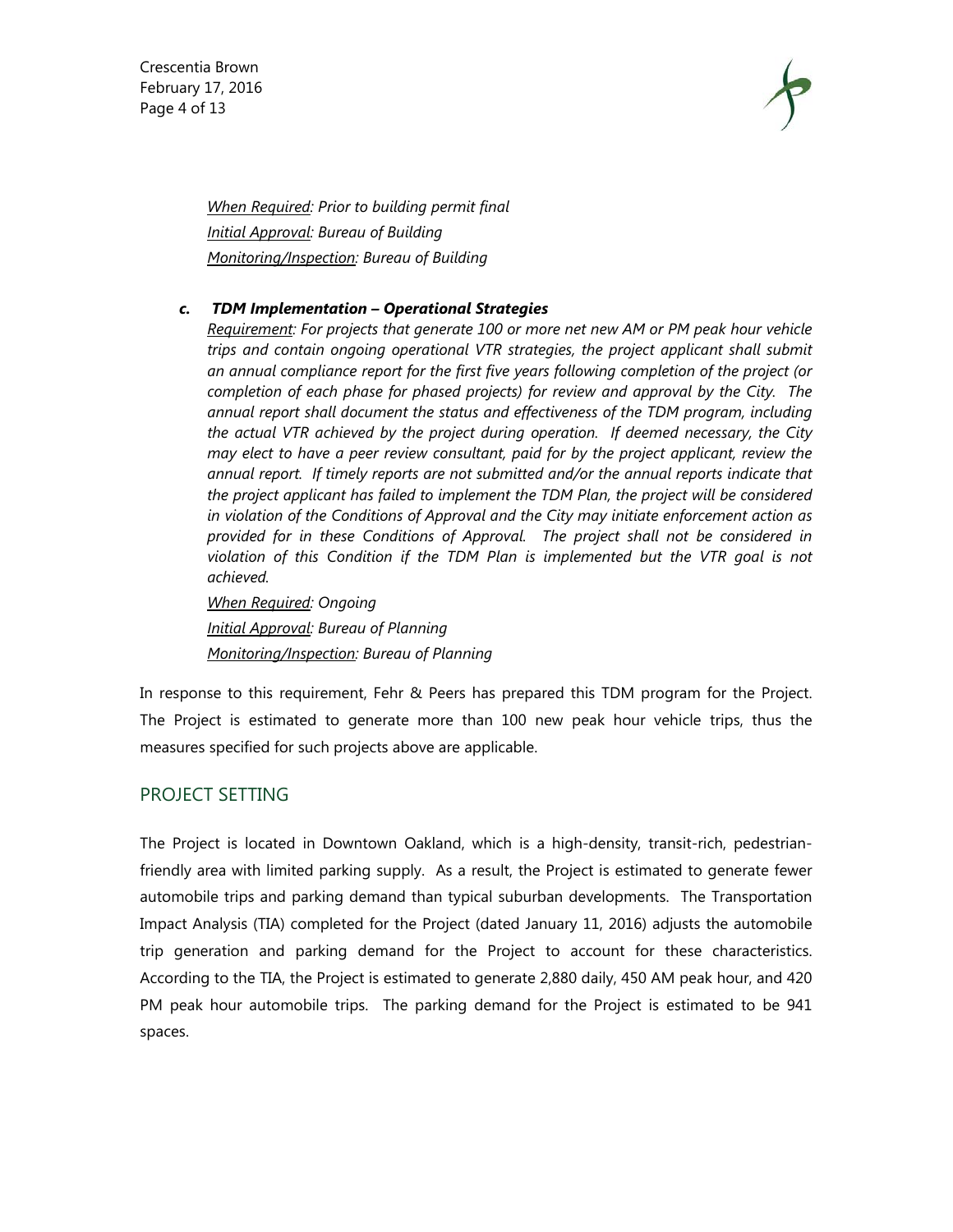Crescentia Brown February 17, 2016 Page 5 of 13



# TDM PROGRAM GOALS

SCA TRA-4 requires the TDM program to reduce automobile trips by 10 percent for projects generating between 50 and 99 net new peak hour trips and by 20 percent for projects generating 100 or more net new peak hour trips. Since the proposed Project is expected to generate over 100 AM and PM peak hour trips, the goal of this TDM Program is to:

• Reduce the vehicle trips by 20 percent.

Because of its location in an area rich with non-automotive transportation options and the limited on-site automobile parking supply, the Project is estimated to generate fewer auto trips and lower parking demand than comparable developments elsewhere. Implementation of an effective TDM program can further reduce usage of the automobile as a primary mode of travel for the developments' employees and visitors. In urban areas with high transit availability, robust TDM programs have been shown to reduce vehicle trips by as much as 80 percent and an average range of 20-50 percent<sup>1</sup>.

In order to meet the City of Oakland's SCA TRA-4 requirement of obtaining a 20 percent vehicle trip reduction, the TDM program would need to accomplish the following:

- Reduce automobile trip generation 90 AM and 84 PM peak hour trips, which would result in the Project generating 360 AM and 336 PM peak hour trips.
- Reduce peak automobile parking demand by 188 spaces, which would reduce the peak parking demand to 753 spaces and reduce the parking deficit from 736 spaces to 548 spaces.

# INFRASTRUCTURE IMPROVEMENTS

l

Several infrastructure improvements were previously recommended that would encourage bicycling, walking, and transit usage: These improvements, which are considered part of the TDM program include:

**Recommendation TRA-2:** While not required to address a CEQA impact, the following should be considered as part of the final design for the Project:

<sup>1</sup> CAPCOA, 2010. *Quantifying Greenhouse Gas Mitigation Measures*. Pages 58-60.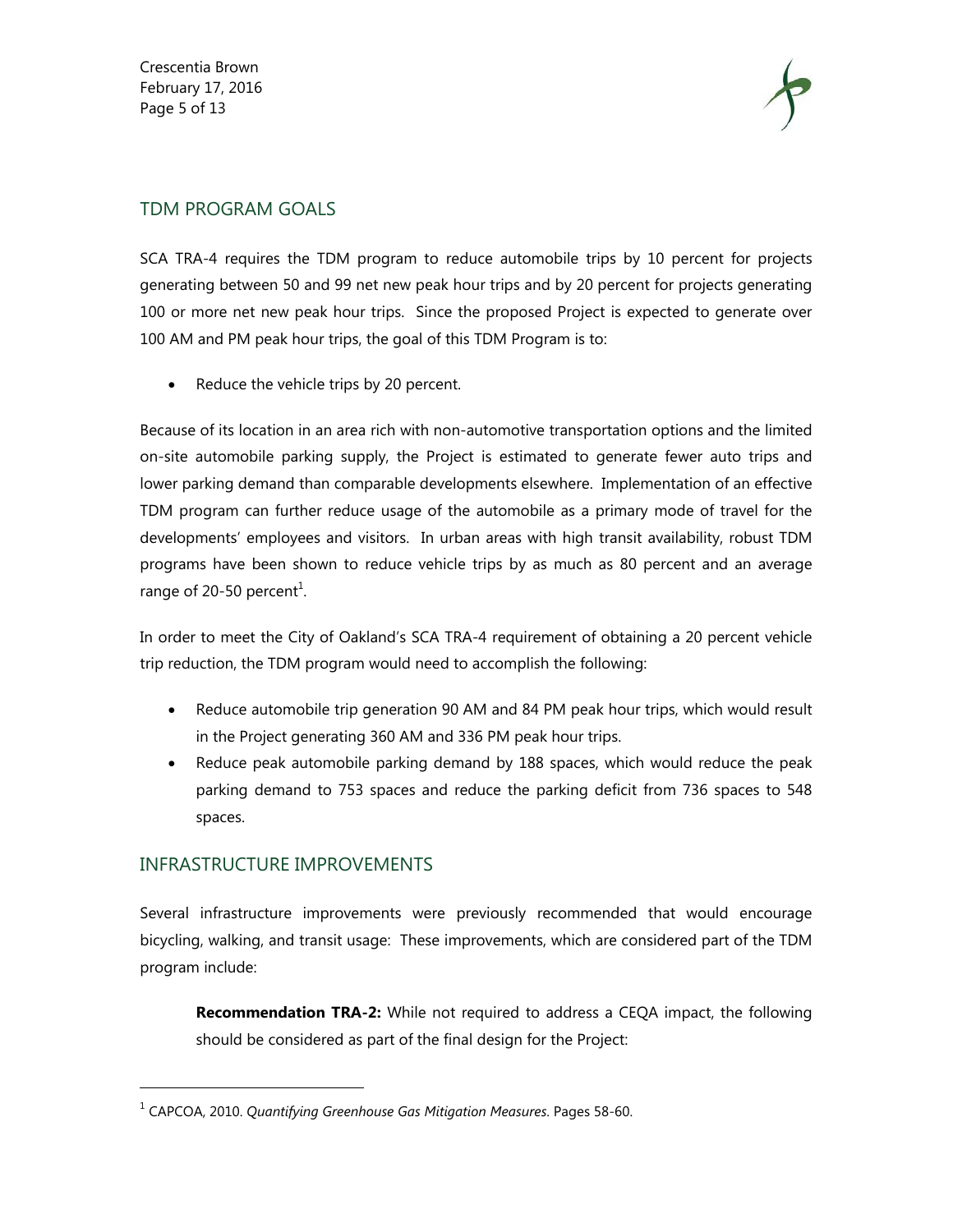Crescentia Brown February 17, 2016 Page 6 of 13



- Install directional curb ramps at the southwest, southeast, and the northwest corners of the 12th Street/Jefferson Street intersection, which would be the most heavily used intersection by pedestrians travelling to and from the Project. Considering that fire hydrants and/or signal poles are present at these locations, construction of bulbouts (curb extensions) may also be required.
- Explore the feasibility of installing directional curb ramps at the 12th Street/ Martin Luther King Jr. Way, 11th Street/Martin Luther King Jr. Way, and 11th Street/Jefferson Street intersections. Prepare and submit a feasibility report, prepared by a qualified transportation consultant, for City review. If the City determines feasible, implement the improvement.
- Install pedestrian signal heads at the following locations:
	- o All corners at the intersections of Martin Luther King Jr Way at 12th Street and 11th Street (eight at each location)
	- o At all corners of the 12th Street/Jefferson Street intersection for pedestrians crossing the west and east approaches, and the westbound direction of the north and south approaches (six total)
- Use different paving material, texture, and/or paint for the segment of sidewalk crossing the garage driveways on Martin Luther King Jr. Way and loading driveway on 12th Street to alert both motorists and pedestrians. Ensure the passage zone on the sidewalk is level and at the same grade as the adjacent sidewalk.

**Recommendation TRA-3:** While not required to address a CEQA impact, the following should be considered as part of the final design for the Project:

 Explore the feasibility of providing a bus shelter and other amenities at the bus stop on 12th Street between Clay and Jefferson Street. Prepare and submit a feasibility report, prepared by a qualified transportation consultant, for City review. If the City determines feasible, implement the improvement.

**Recommendation TRA-4:** While not required to address a CEQA impact, the following should be considered as part of the final design for the Project:

 Relocate the long-term bicycle parking from the underground parking level to a more convenient location on the ground level, subject to City review and approval.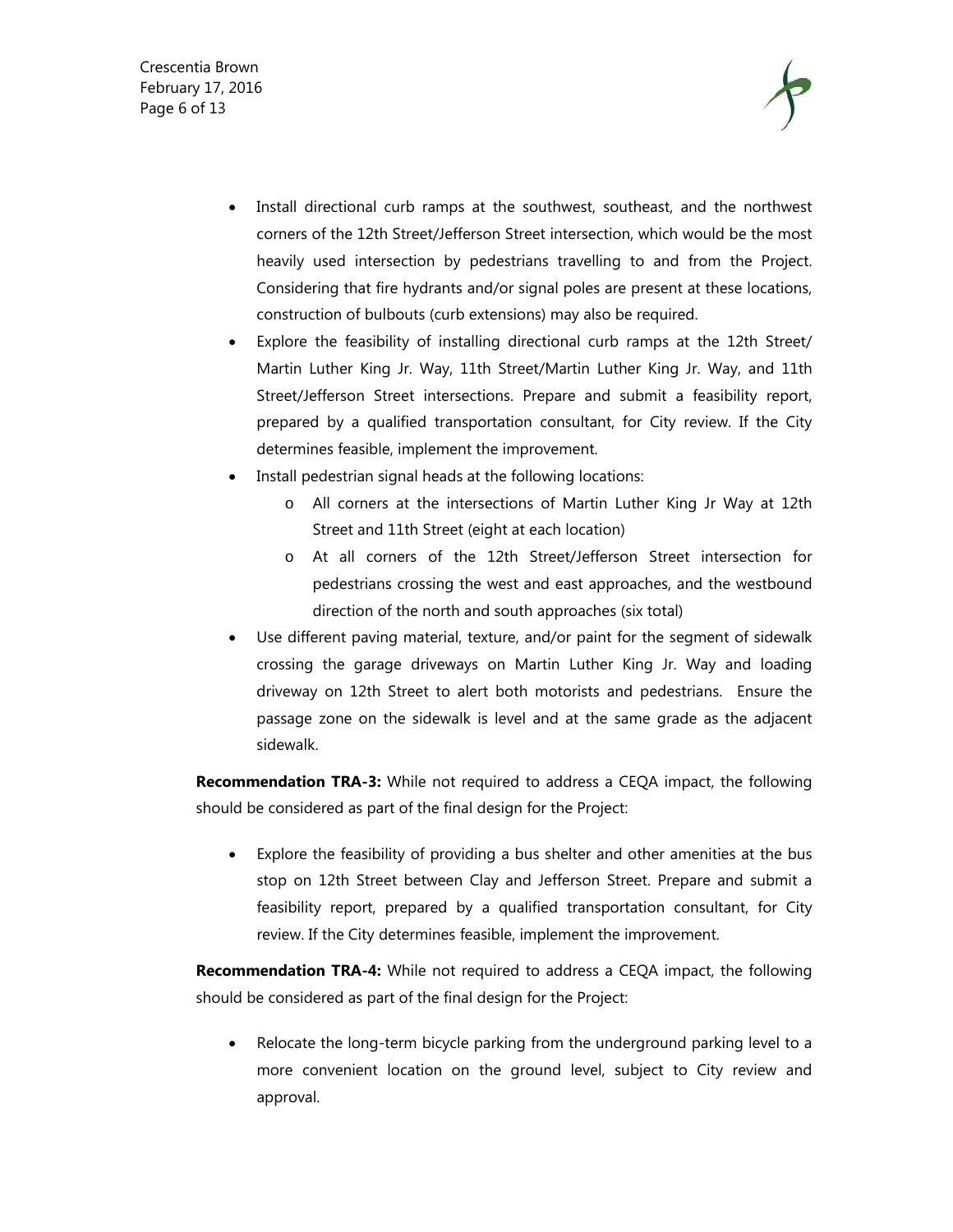Crescentia Brown February 17, 2016 Page 7 of 13



• Inclusion of additional long-term and short-term bicycle parking that meets the design standards set forth in chapter five of the Bicycle Master Plan and the Bicycle Parking Ordinance (chapter 17.117 of the Oakland Planning Code), and shower and locker facilities in commercial developments that exceed the requirement.

In addition, the Project would also provide adequate short-term and long-term bicycle parking that would meet City Code requirements. As part of the Bicycle Facility Monitoring component of the TDM Plan, building management would monitor the usage of the facilities and provide additional bicycle parking, as needed. Infrastructure improvements are identified as Mandatory Measures in Table 1 and are recommended to be included as conditions of approval for the project to be included as part of the final project design.

# CITY CENTER PROJECT BLOCK T12 CONCEPTUAL TDM PLAN (2007)

This TDM Program expands the Block TI2 Conceptual TDM Program (Mitigation Measure B.4) which was developed for the project site in 2007. **Appendix A** provides the 2007 Conceptual TDM Plan.

As part of the 2007 Conceptual Program, the Project Sponsor provided \$125,000 to AC Transit for transit infrastructure improvements in the Project vicinity. This payment is considered part of this TDM program.

#### MANDATORY TDM STRATEGIES

The T12 Building management (owner) shall implement the mandatory strategies described below. Some of these strategies shall be directly implemented by the building management and others shall be implemented by individual tenants. If the mandatory measures do not achieve the required VTR goals, additional voluntary measures are to be implemented, as described in the following section. **Table 2** lists these TDM strategies, identifies if the strategy is mandatory, and the responsible party for implementation. Table 2 also summarizes the effectiveness of the TDM strategies based on research compiled in Quantifying Greenhouse Gas Mitigation Measures (California Air Pollution Control Officers Association (CAPCOA), August 2010). This report is a resource for local agencies to quantify the benefit, in terms of reduced travel demand, of implementing various TDM strategies.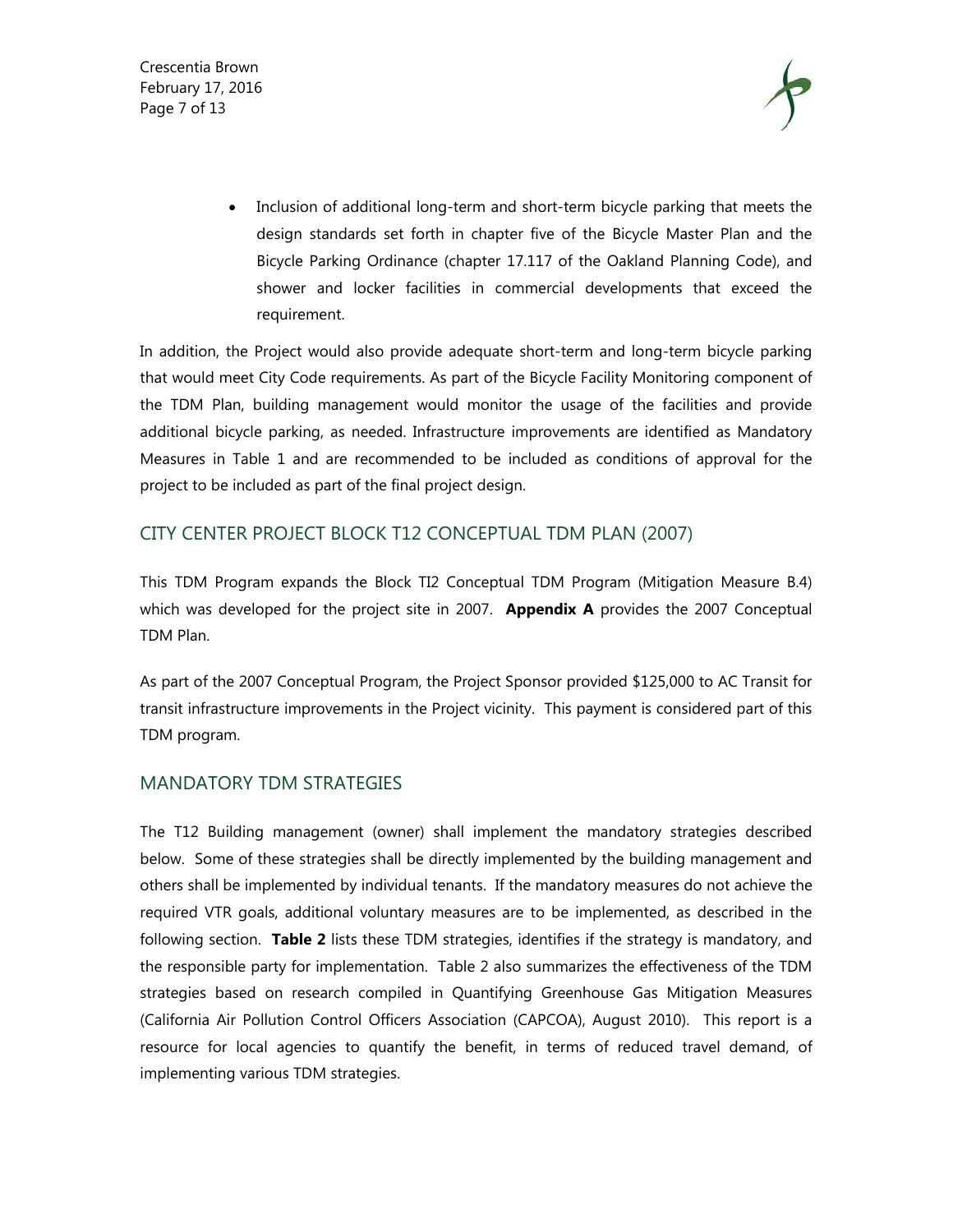

| <b>MANDATORY TDM PROGRAM COMPONENTS</b>                           |                                                          |                                              |  |  |
|-------------------------------------------------------------------|----------------------------------------------------------|----------------------------------------------|--|--|
| <b>TDM Strategy</b>                                               | <b>Responsible Party</b>                                 | <b>Estimated Trip Reduction</b> <sup>1</sup> |  |  |
| <b>Mandatory Measures</b>                                         |                                                          |                                              |  |  |
| Provide Payment to AC Transit (Completed)                         | <b>Building Management</b>                               | NA <sup>2</sup>                              |  |  |
| Infrastructure Improvements<br>(Recommendations TRA-2 thru TRA-4) | <b>Building Management</b>                               | NA <sup>2</sup>                              |  |  |
| Designate On-Site Car-Share Spaces                                | <b>Building Management</b>                               | 1%                                           |  |  |
| Coordinate to Provide Bike-Share Station                          | <b>Building Management</b>                               | NA <sup>2</sup>                              |  |  |
| Parking Management                                                | <b>Building Management</b>                               | 5%                                           |  |  |
| Alternative Work Schedule/Flexible Hours/<br>Telecommuting        | Project Tenants                                          | $< 1\%$                                      |  |  |
| <b>Transit Fare Subsidy</b>                                       | Project Tenants                                          | $10\%^{3}$                                   |  |  |
| Pre-tax Commuter Benefit                                          | Project Tenants                                          | NA <sup>1</sup>                              |  |  |
| Carpool and Ride-Matching Assistance                              | <b>Building Management</b>                               |                                              |  |  |
| Preferential Parking for Carpoolers                               | <b>Building Management</b>                               | 2%                                           |  |  |
| <b>Bicycle Facility Monitoring</b>                                | <b>Building Management</b>                               | NA <sup>2</sup>                              |  |  |
| <b>Guaranteed Ride Home</b>                                       | Project Tenants                                          | NA <sup>2</sup>                              |  |  |
| <b>TDM Coordinator</b>                                            | <b>Building Management and</b><br><b>Project Tenants</b> | NA <sup>2</sup>                              |  |  |
| TDM Marketing and Employee Education                              | <b>Building Management and</b><br>Project Tenants        | 2%                                           |  |  |
|                                                                   | Total                                                    | 20%                                          |  |  |

**TABLE 1** 

#### 1. The focus of the CAPCOA document is reductions to VMT but the research used to generate the reductions also indicates vehicle trip reductions are applicable as well. For the purposes of this analysis the VT reduction is assumed to equal the VMT reduction. See the cited CAPCOA research for more information and related information on page 8 of the BAAQMD *Transportation Demand Management Tool User's Guide* (June 2012).

2. The effectiveness of this strategy cannot be quantified at this time. This does not necessarily imply that the strategy is ineffective. It only demonstrates that at the time of the CAPCOA report development, existing literature did not provide a robust methodology for calculating its effectiveness. In addition, many strategies are complementary to each other and isolating their specific effectiveness may not be feasible.

3. Assuming a subsidy of \$3.00 per employee per day.

Sources: Fehr & Peers, 2016.

 *Car-Share Spaces* – Designate at least two on-site parking spaces for Carsharing (such as City Car Share, Zip Car, etc.) for free. Monitor the usage of the carsharing spaces and adjust if necessary. As an additional strategy, encourage Project tenants to provide free/subsidized car-share membership to their employees.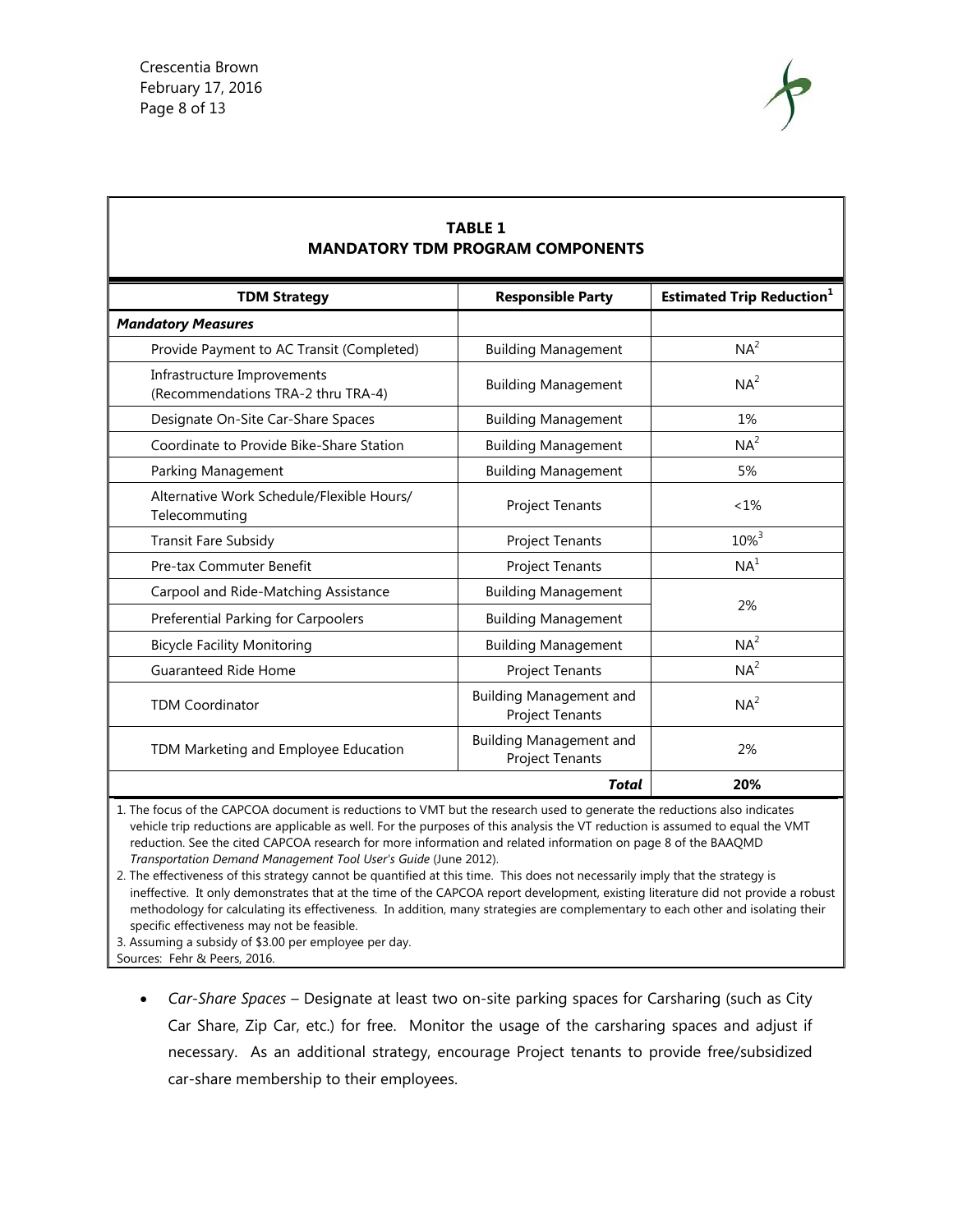Crescentia Brown February 17, 2016 Page 9 of 13



- *Bike-Share Station* Cooperate with City of Oakland and/or other regional agencies to allow installation of a potential bike-share station along the Project frontage.
- *Parking Management* Building management shall charge for all parking spaces in the building unless noted in other strategies, remove the cost of parking from the lease agreements, and set the fee for monthly, daily, and/or hourly parking shall be same as or higher than other nearby garages.
- *Alternative Work Schedule/Flexible Hours/Telecommuting* Encourage Project tenants to offer alternative work schedules, flexible hours, and or telecommuting, which can eliminate employee trips or shift them to non-peak periods.
- *Transit Fare Subsidy*  Encourage Project tenants to provide free or reduced cost transit in order to increase transit mode share. Options include:
	- o Employers can offer a monthly commuter check (or alternatively Clipper Card, which is accepted by BART, AC Transit, and other major transit providers in the Bay Area) to employees to use public transit. Note that as of 2016, IRS allows up to \$255 per employee per month.
	- o Employers can participate in AC Transit's EasyPass program, which enables employers to purchase annual bus passes for their employees in bulk at a deep discount. The passes allow unlimited rides on all AC Transit buses for all employees. For more information, see www.actransit.org/rider-info/easypass.
- *Pre-tax Commuter Benefits* Encourage Project tenants to enroll in WageWorks or other service to help with pre-tax commuter savings. This strategy allows employs to deduct monthly transit passes or other amount using pre-tax dollars. This can help to lower payroll taxes and allows employees to save on transit.
- *Carpool and Ride-Matching Assistance Program* The building management shall offer personalized ride-matching assistance to pair employees interested in forming commute carpools. As an enhancement, building management may consider using specific services such as ZimRide, TwoGo by SAP, Enterprise RideShare, or 511.org RideShare.
- *Preferential Parking for Carpoolers*  The building management shall offer free or discounted preferential carpool parking for eligible commuters. To be eligible for carpool parking, the carpool shall consist of three or more people. The building management shall monitor and provide adequate carpool spaces to meet and exceed potential demand. Considering the limited parking supply at the site, all or some of the unoccupied parking spaces designated for carpool shall be available for general use after 10:00 AM.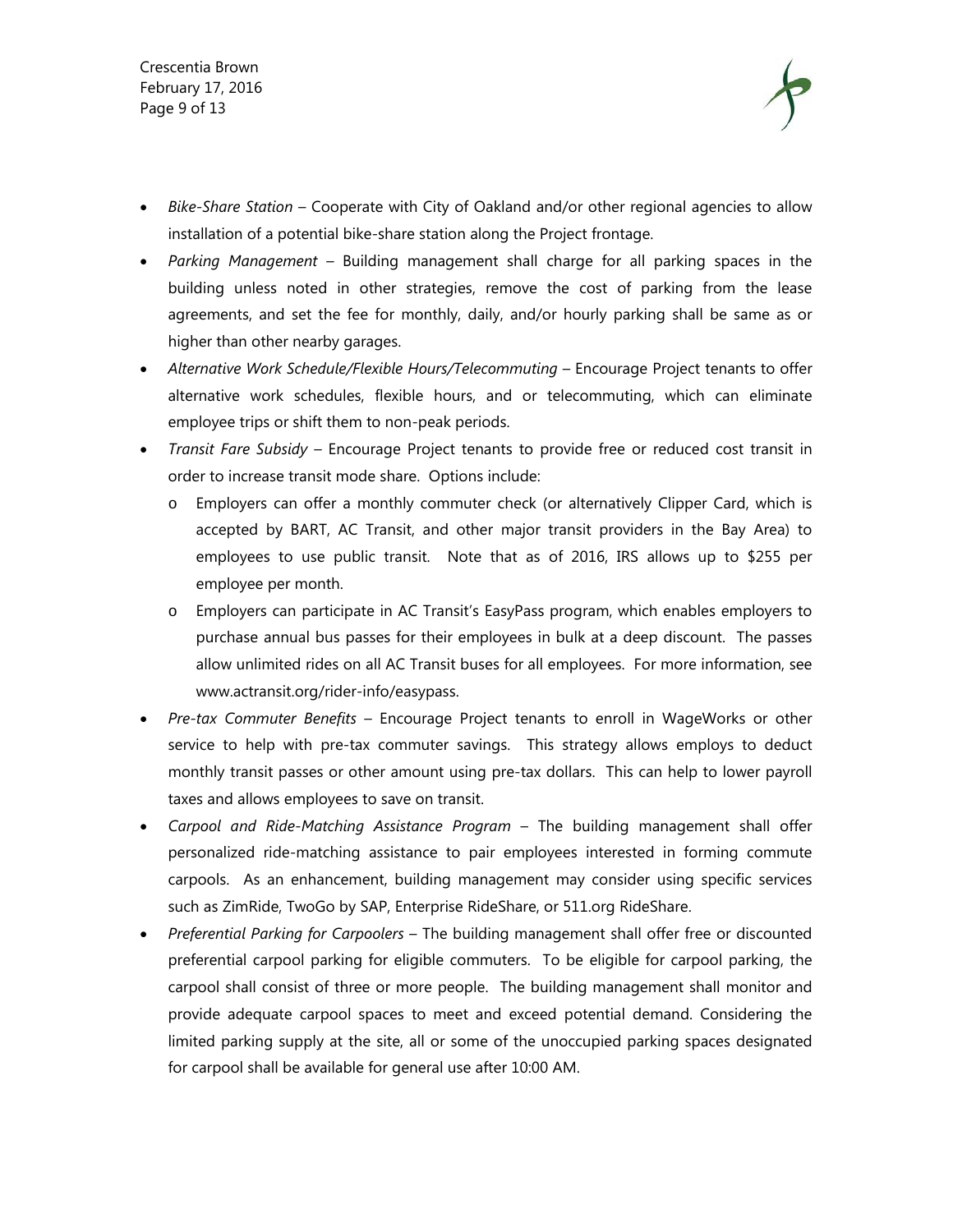Crescentia Brown February 17, 2016 Page 10 of 13



- *Bicycle Facility Monitoring* As previously described, the Project would meet the City's requirements for short-term and long-term bicycle parking. Building management shall monitor the usage of these facilities and provide additional bicycle parking if necessary.
- *Guaranteed Ride Home*  Encourage Project tenants to register for the Guaranteed Ride Home (GRH) program. Employees may be hesitant to commute by any other means, besides driving alone, since they lose the flexibility of leaving work in case of an emergency. GRH programs encourage alternative modes of transportation by offering free rides home in the case of an illness or crisis, if the employee is required to work unscheduled overtime, if a carpool or vanpool is unexpectedly unavailable, or if a bicycle problem arises. The Alameda County Transportation Commission offers a GRH service for all registered permanent employees who are employed within Alameda County, live within 100 miles of their worksite, and do not drive alone to work. The GRH program is offered at no cost to the employer, and employers are not required to register in order for their employees to enroll and use the program.
- *TDM Coordinator* Each tenant shall designate a staff person as their TDM coordinator to coordinate, monitor and publicize TDM activities. Building management shall also designate a "Building TDM coordinator."
- *TDM Marketing and Employee Education* Building management shall provide employees information about various transportation options in the Project area and the TDM strategies provided by the building. This information would also be posted at central location(s) and be provided to each building tenant. The information shall be updated as necessary. Marketing strategies can promote alternative trips by making commuters aware of the options and incentives of using non-automobile transportation. Implementing commute trip reduction strategies with a complementary marketing strategy can increase the overall effectiveness of the program.

#### ADDITIONAL TDM STRATEGIES

The Project should consider the implementation of some or all of the following additional strategies to limit automobile use and encourage non-automotive travel. If the TDM program does not meet the required goals, the implementation of some or all of these measures may become necessary.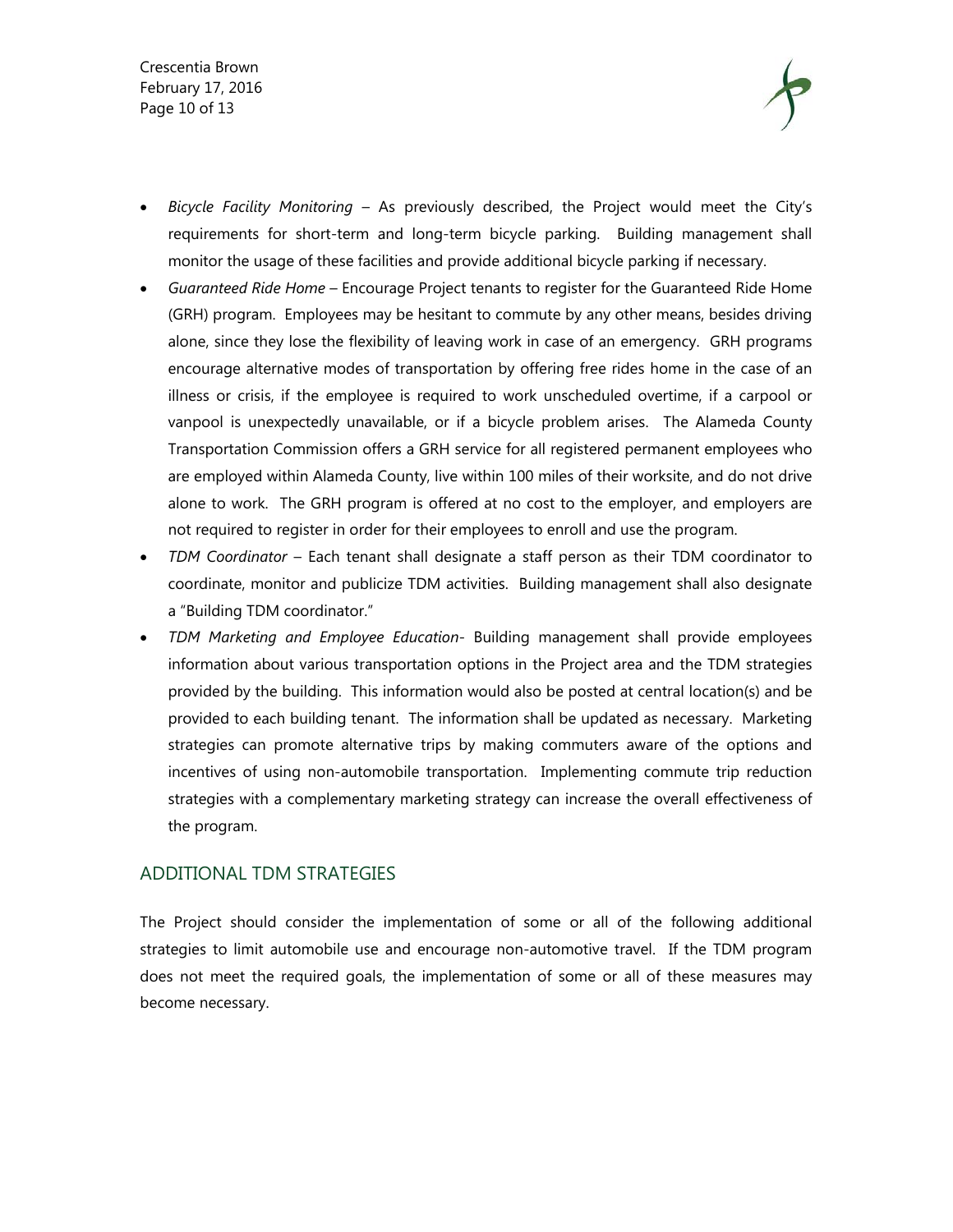Г



| <b>TABLE 2</b><br><b>ADDITIONAL TDM PROGRAM COMPONENTS</b>                                                                               |                            |                                 |  |  |
|------------------------------------------------------------------------------------------------------------------------------------------|----------------------------|---------------------------------|--|--|
| <b>TDM Strategy</b>                                                                                                                      | <b>Responsible Party</b>   | <b>Estimated Trip Reduction</b> |  |  |
| <b>Additional TDM Strategies</b>                                                                                                         |                            |                                 |  |  |
| <b>Increased Transit Subsidy</b>                                                                                                         | <b>Building Management</b> | NA <sup>1</sup>                 |  |  |
| <b>Increased Parking Fee</b>                                                                                                             | <b>Building Management</b> | NA <sup>1</sup>                 |  |  |
| Car-Share Membership                                                                                                                     | <b>Project Tenants</b>     | NA <sup>1</sup>                 |  |  |
| Bike-Share Membership                                                                                                                    | <b>Project Tenants</b>     | NA <sup>1</sup>                 |  |  |
| Personalized Trip Planning                                                                                                               | <b>Building Management</b> | NA <sup>1</sup>                 |  |  |
| 1. Estimated trip reductions will only be recalculated as part of a Corrective Action Plan, if required.<br>Sources: Fehr & Peers, 2016. |                            |                                 |  |  |

- *Increased Transit Subsidy* Encourage tenants to increase the transit subsidy provided to employees. Alternatively, the building management can include a specific number of transit passes with each lease agreement.
- *Increased Parking Fees*  Increase the cost of on-site parking to further discourage site employees from driving.
- *Car-Share Membership* Encourage increased usage of car-share by encouraging tenants to fully or partially pay for their employees' yearly membership fee and insurance associated with car-sharing.
- *Bike-Share Membership* Encourage increased usage of bike-share by encouraging tenants to fully or partially pay for their employees' yearly membership fee and insurance associated with bike-sharing.
- *Personalized Trip Planning* In the form of in-person assistance or as a web tool, this provides employees with a customized menu of options for commuting. Trip planning reduces the barriers employees see to making a walk, bike, or transit trip to the site. Transit trip making tools, such as those available from Google or 511.org, could be promoted to inform employees of transit options to/from work. Providing a map of preferred walking routes to destinations within one mile of the site and a map of bicycling routes within five miles of the site would be a proactive strategy to encourage those employees to use alternatives to driving. Building management can make presentation to employers and their employees upon request or at set times.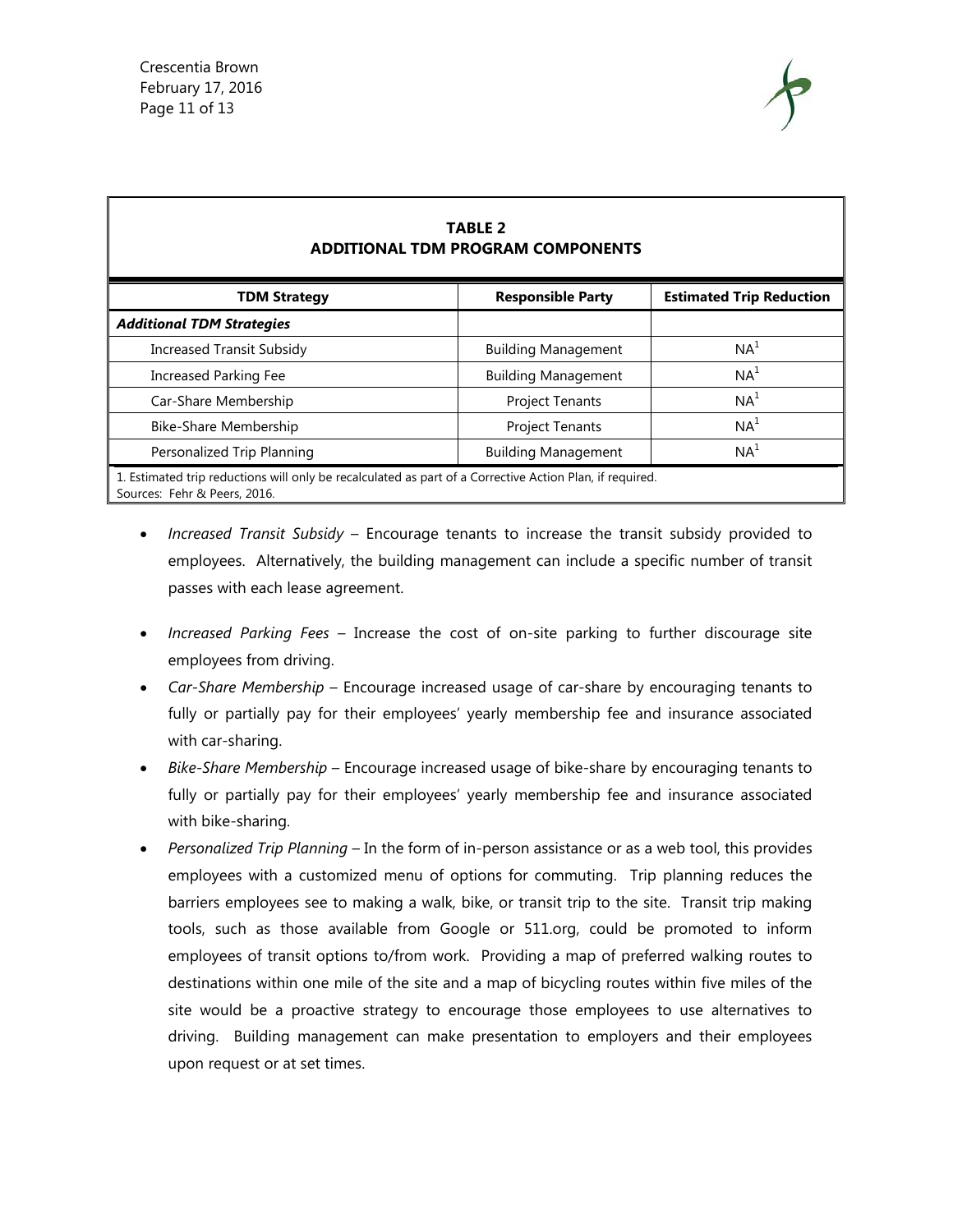

# MONITORING, EVALUATION AND ENFORCEMENT

Consistent with the requirements of the City's Standard Conditions of Approval, this TDM program requires regular periodic evaluation of the program to determine if the program goals in reducing automobile mode share are satisfied and to assess the effectiveness of the various strategies implemented. Site management shall prepare an annual TDM monitoring report consisting of the following:

- Annual vehicle trip counts and reports. 24-hour driveway counts shall be conducted by a third party over at least three days during a typical week (e.g., school is in-session, and dry weather)
- An annual employee mode share survey with 80% employee response rate. This employee transportation survey is meant to monitor the number of driving trips to and from the site and the parking demand generated by the site.
- Summary of TDM measures implemented by the building and the tenants and their effectiveness (e.g., bicycle parking occupancy, number of transit passes issued, etc.)

The monitoring report shall describe the TDM programs and services that are currently offered to employees/tenants and summarize the findings of the vehicle trip counts and mode share survey, noting if they are in compliance with the established vehicle trip cap.

As previously discussed, the goal of the TDM program is to reduce automobile mode share by 20 percent so that the Project would generate no more than the following:

- 360 total AM peak hour automobile trips
- 336 total PM peak hour automobile trips
- Peak parking demand of 753 parking spaces

Based on the results of the surveys, TDM programs shall be increased if these goals are not met. This program ensures the implementation of the mandatory TDM measures and related requirements through compliance with the Mitigation Monitoring and Reporting Program, as implemented through the Conditions of Approval adopted for the Project. If following the annual monitoring the TDM goals are not satisfied, additional measures shall be implemented until the goal is met. Following the surveys, site management shall prepare and submit an annual report documenting the results, comparison to the TDM program requirements and additional measures to be implemented, if any.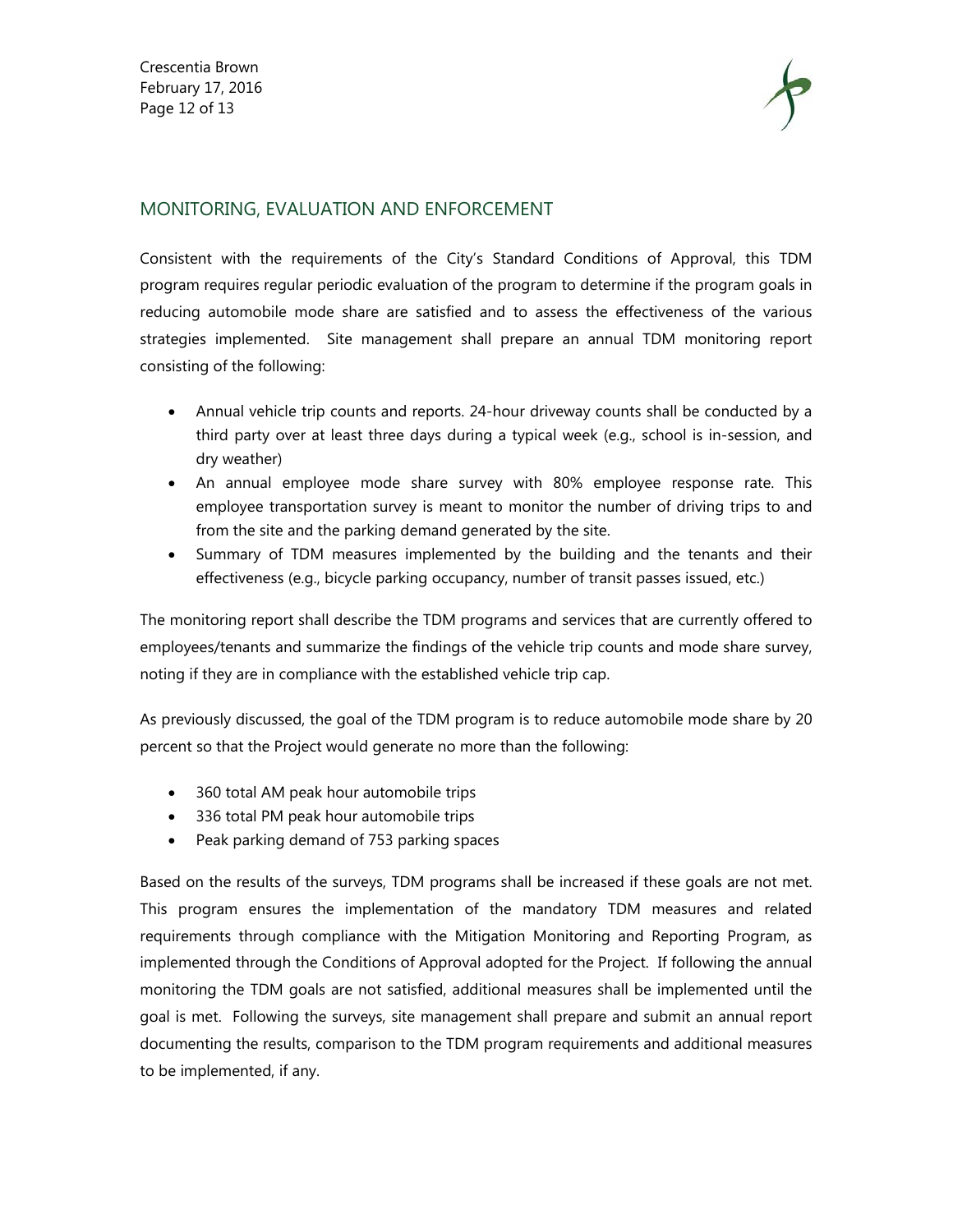Crescentia Brown February 17, 2016 Page 13 of 13



If in two successive years the Project's TDM goals are not satisfied, site management shall prepare and submit for City approval a Corrective Action Plan. The Corrective Action Plan shall detail the additional TDM measures to be implemented on site and their expected modal split reduction.

If, one year after the Corrective Action Plan is implemented, the required automobile mode trip reduction target is still not being achieved, or if site management fails to submit a report as described above, or if the reports do not meet City requirements outlined above, the City may, in addition to its other remedies, (a) assess the Project a financial penalty based on the observed reduction in the automobile mode share compared to the target; or (b) refer the matter to the City Planning Commission for scheduling of a compliance hearing to determine whether the Project's approvals should be revoked, altered or additional conditions of approval imposed.

The penalty as described in (a) above shall be determined by assigning a cost to the number of additional automobile trips to be reduced in order to meet the required goal. Assuming the cost per new alternative commuter is \$26/day and that there are 261 workdays per year, the annual cost per new alternative commuter is \$6,790. The Project shall therefore pay a penalty of \$6,790 per year for each trip that should have been using an alternative mode if the 20 percent reduction after completion of the Project had been achieved.

In determining whether a financial penalty or other remedy is appropriate, the City shall not impose a penalty if the Project has made a good faith effort to comply with the TDM program. The City would only have the ability to impose a monetary penalty after a reasonable cure period and in accordance with the enforcement process outlined in Planning Code Chapter 17.152. If a financial penalty is imposed, such penalty sums shall be used by the City solely toward the implementation of the TDM plan.

If in five successive years the Project is found to meet the stated TDM goal, additional surveys and monitoring shall be suspended until such a time as the City deems they are needed.

Please contact us with questions or comments.

#### **Attachments:**

City Center Project Block T12 - Conceptual TDM Program (2007)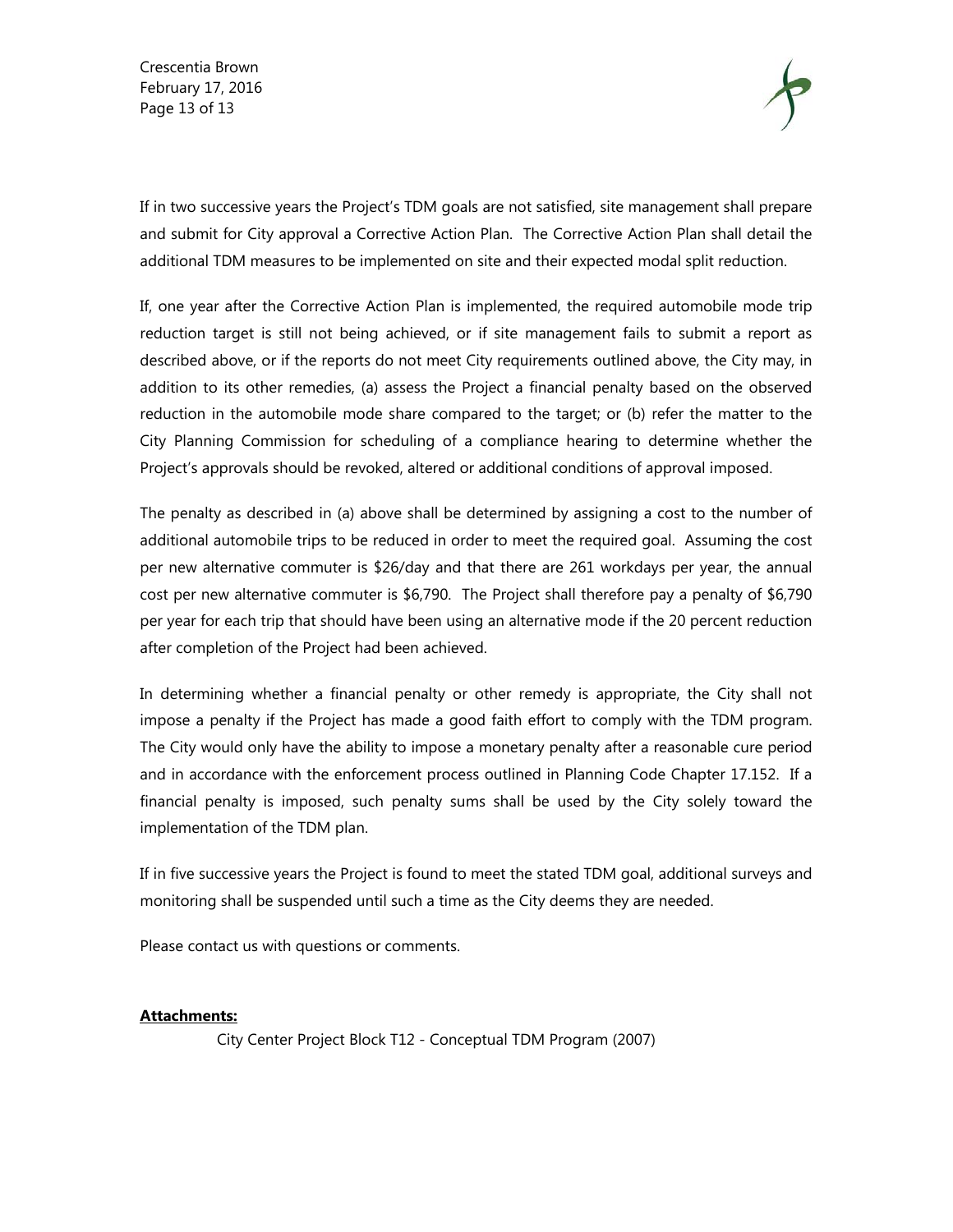# **City Center Project Block T12**

#### Mitigation Measure B.4

Mitigation Measure B.4: Although a parking shortfall is not considered a significant impact under CEQA, implementation of the following measure would reduce the potential parking shortfall in the project vicinity. It is the policy of the City when a parking shortfall exists that alternative transportation methods be encouraged to fill the gap. This focus on reduction of parking demand rather than increase in parking supply is a cornerstone of the Oakland Transit First Policy. To meet the goals of the policy, project sponsor of the Block T12 phase of the proposed project, and as determined applicable by the City, subsequent phase of the proposed project, shall implement a Transportation Demand Management Plan (TDM) consistent with the conceptual TDM attached hereto as follows:

- As to those aspect of the conceptual TDM which require physical  $\bullet$ implementation in the building configuration or design elements, such aspects will be included in building construction plans approved by the City prior to issuance of the first building permit for project construction.
- Prior to the issuance of the final certificate of occupancy for the project, the  $\bullet$ project sponsor shall require building management to adopt a final TDM Plan focusing on the goals and criteria established in the conceptual TDM.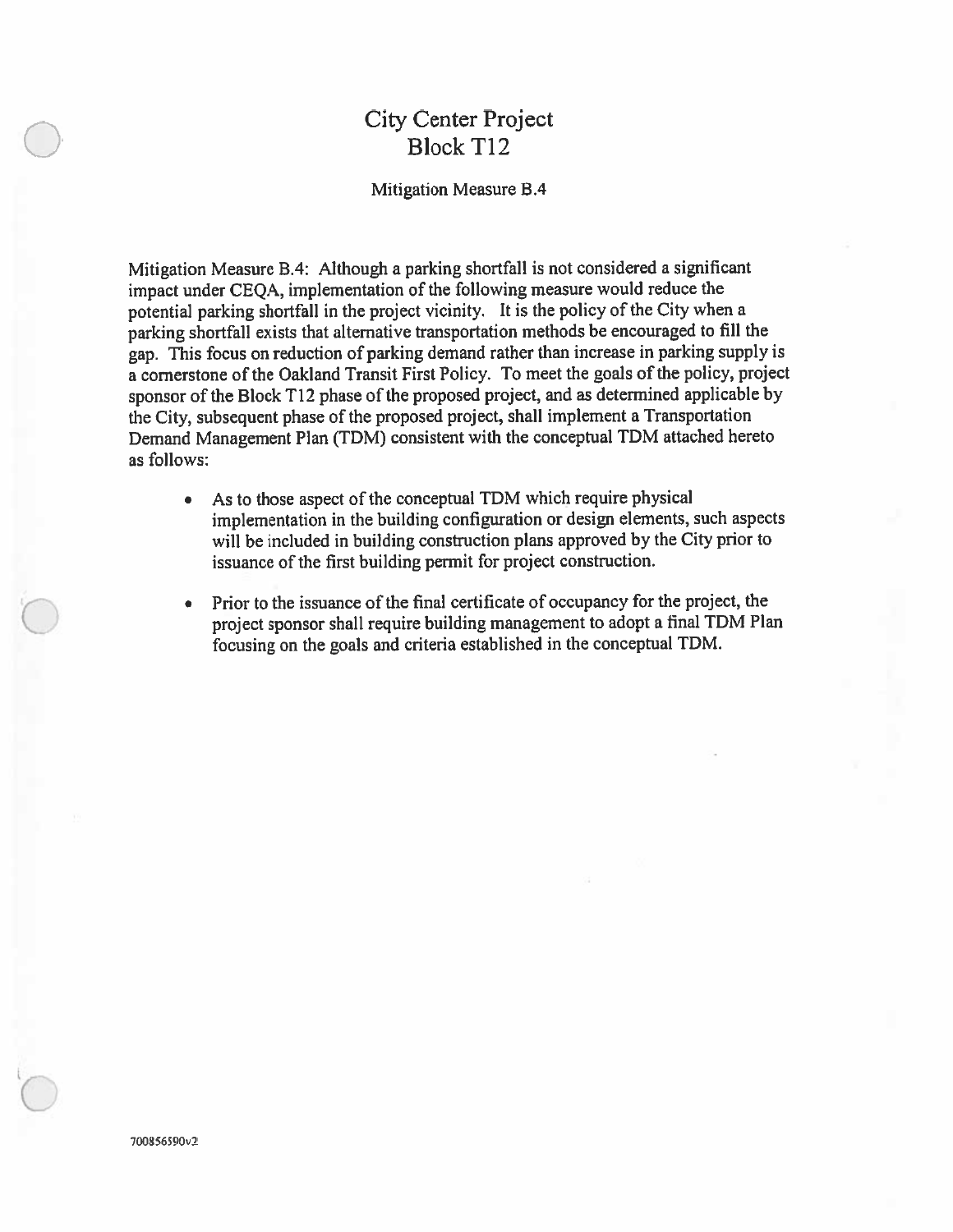#### **Conceptual TDM Program**

#### **Transit**

Building Management shall appoint a member of the building staff to act as a transit coordinator to make information available to tenants about available transit service.

- Provide schedule books, maps and other information to interested employees.
- Sponsor on-site Commute Solutions Programs and invite transit service providers to participate.

Tenants shall be encouraged to further inform employees about transit options by:

- Including transit information in employee orientation packets.  $\bullet$
- Posting transit information in popular gathering places, such as cafeterias, break rooms, etc.

Building Management shall encourage the tenants to consider transit subsidies, such as free transit passes and participation in the MTC - Commuter Check Program. Other incentive ideas include:

- Providing transit ticket books with coupons for rides, instead of a monthly pass
- Setting up a pre-tax payment system for employees  $\bullet$
- Coupon ticket (free ride) giveaways to interested employees to try transit
- Providing a Guaranteed Ride Home (GRH) program for transit riders  $\bullet$

Building Management shall identify and promote locations where transit passes are sold. If none exist in close proximity, to the extent within its control Building Management will encourage existing retail tenants (convenience stores, small groceries, etc.) in the immediate vicinity to provide transit pass services. Building Management shall encourage interested parties in establishing a Transit Store operation on-site or within the development area. If no Transit Store or other location, where transit passes are sold, is identified, Building Management shall make such passes available for sale through the on-site transit coordinator until such a location is available.

#### **Ridesharing**

Building Management shall encourage and promote the formation of carpools and vanpools with the following actions:

- Provide tenants with marketing and informational materials promoting ridesharing services and opportunities.
- Encourage tenants to register interested employees the with Metropolitan Transportation Commission's 511 Rideshare program or Bay Area RIDES.
- Provide preferential parking for interested registered carpool and vanpool  $\bullet$ vehicles on site.
- Provide reduced parking rates for interested registered carpool and vanpool vehicles on site or nearby.
- Encourage employers to consider ridesharing incentives/subsidies to carpoolers  $\bullet$ and vanpoolers.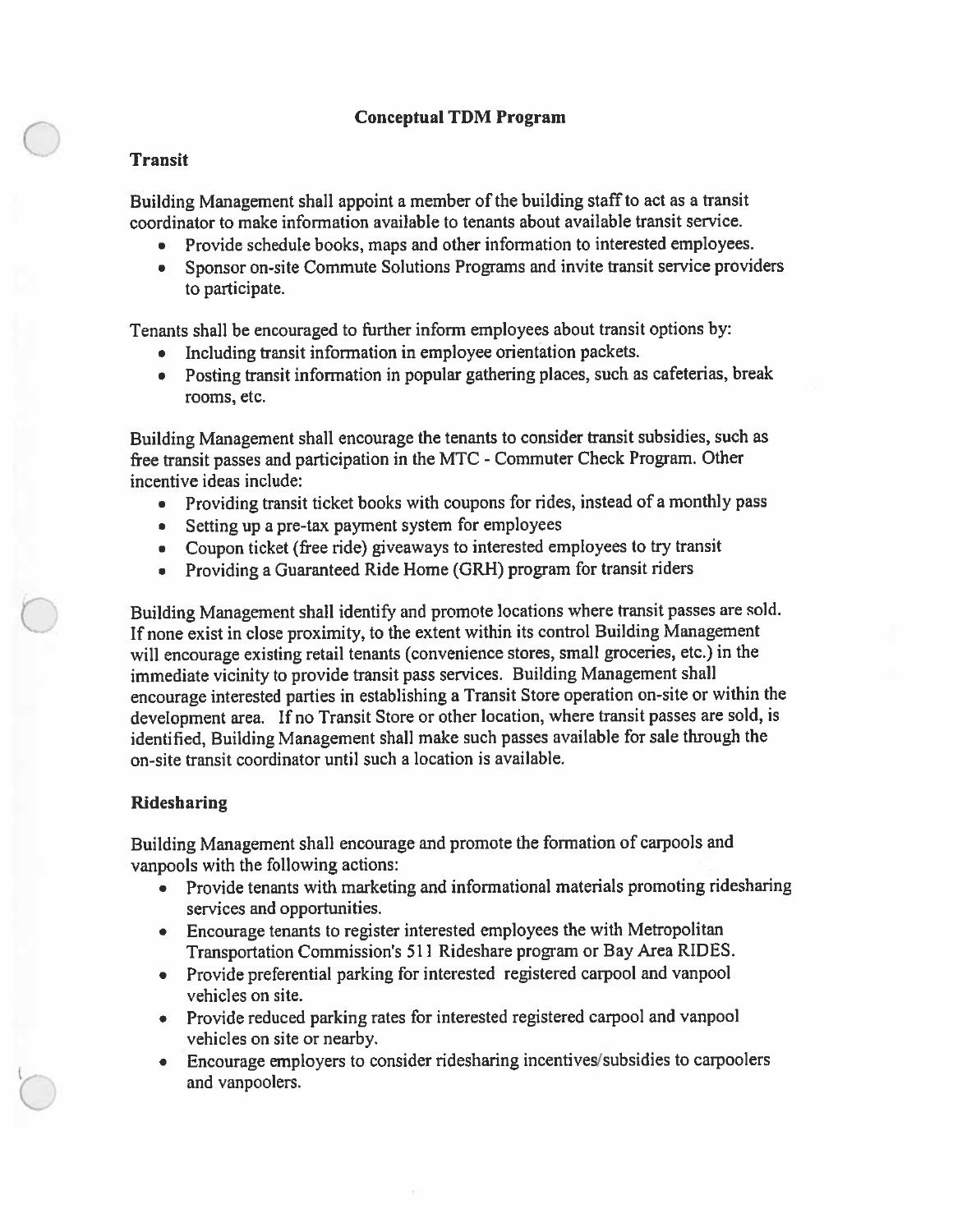$\bullet$ Establish car share service with interested vendors (Flexcar, Zip Carshare, etc) on site or nearby.

There are a number of local "Concierge Services" doing business in the downtown area. These services provide assistance with daily errands (dry cleaning and pharmacy drop-off and pick-up, post office, shopping, etc.). Building Management shall identify, promote and encourage building occupants use of outside concierge type services.

#### **Bicycling**

Building Management shall provide long-term and short-term on-site parking facilities for bicycle commuters.

Long-term bicycle parking serves people who frequently leave their bicycles at the same location for the day or overnight providing superior security and protection from the weather. Long-term bicycle parking includes the following:

- Bicycle lockers are enclosed storage units that each store one bicycle.  $\bullet$
- Bicycle cages are secure rooms of bicycle racks where access is limited to authorized individuals.

Short-term bicycle parking serves people who leave their bicycles for relatively short periods of time, typically for shopping, recreation, eating, or errands. The parking is conveniently located at the destination to effectively serve these short trips.

Building Management shall provide information to tenants and employees regarding existing local bicycle routes and paths. Transit providers rules related to transporting bicycles shall be posted and available to bicyclists. Other community resources that may be available that helps bicycle commuters find the safest, quickest and easiest routes to work shall be identified and posted.

# [Building Management shall provide shower and locker facilities to accommodate registered long term bicycle parking users. [Details pending discussion]

#### **Parking Management**

Parking garages in the area primarily provide long-term commuter parking on a monthly and daily basis. Transient (short-term) parking is available even when all spaces are leased because individual monthly spaces are not parked every day. Typically there is a daily 15 to 20 percent absentee rate for a fully leased parking supply.

Building Management shall set parking rates and establish signage plans so as to avoid encouraging use by people not associated with the project, including by providing discounts for monthly/tenant parkers.

A valet operation can significantly increase (20-40 percent) garage capacity however this type of operation is most efficient when vehicles are parked long-term.